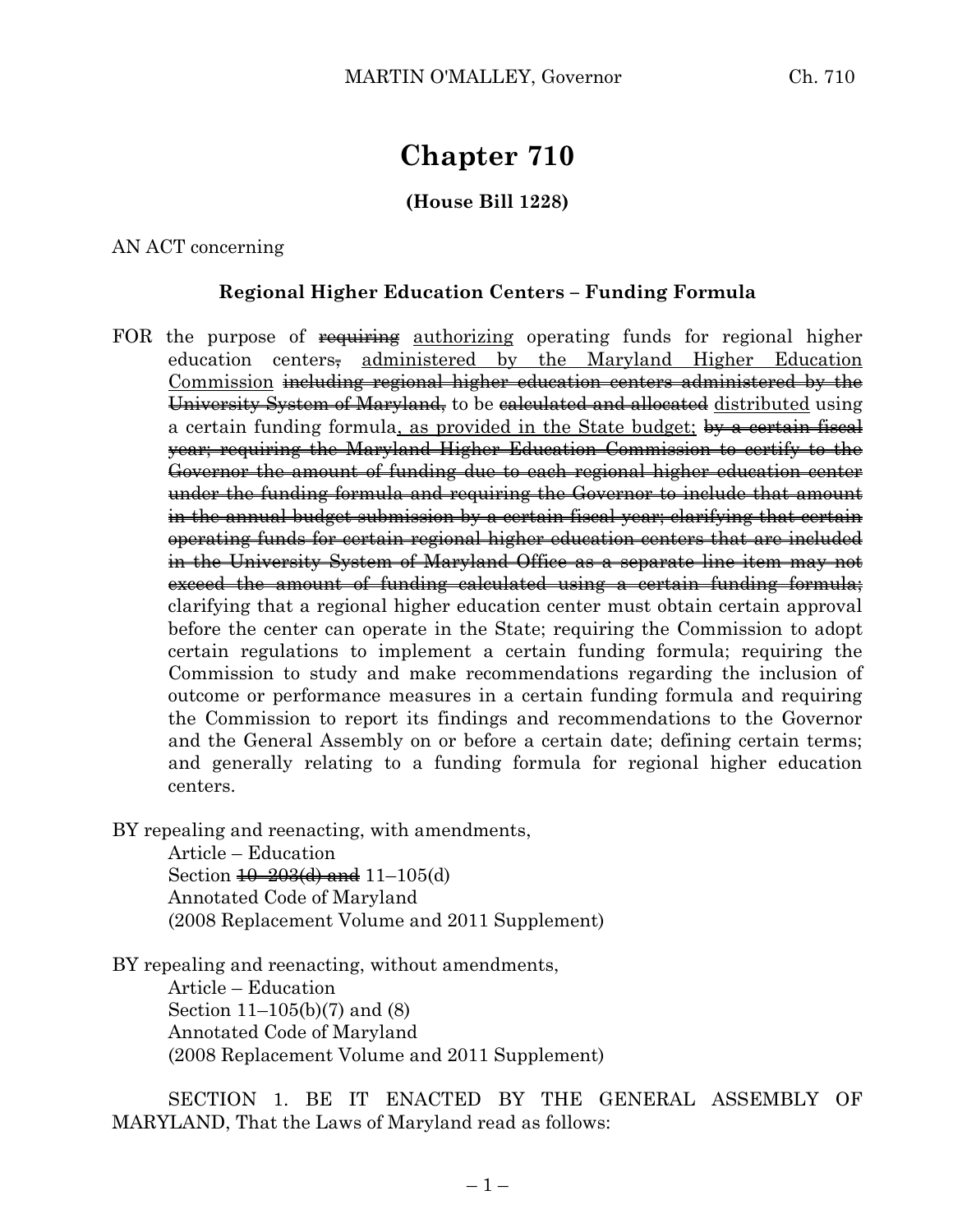### **Article – Education**

10–203.

(d) (1) Funding proposals for regional higher education centers may مامىسنو

(i) Ongoing operating support to provide access to affordable postsecondary education in unserved and underserved areas of the State;

(ii) Incentive funding to promote collaboration among the institutions of higher education and regional higher education centers; and

(iii) Capital funding to support construction, operation, and maintenance of a physical plant consistent with the approved mission statement of the center.

(2) **(I)** Operating funds for each regional higher education center**, INCLUDING A CENTER THAT IS ADMINISTERED BY THE UNIVERSITY SYSTEM OF MARYLAND, SHALL BE CALCULATED AND ALLOCATED USING THE FUNDING FORMULA IN § 11–105 OF THIS ARTICLE.**

**(II) OPERATING FUNDS FOR EACH REGIONAL HIGHER EDUCATION CENTER** that is administered by the University System of Maryland**:**

**1. [**shall**] SHALL** be included in the appropriation of the system office as a separate line item in the Governor's operating budget**; BUT**

# **2. MAY NOT EXCEED THE AMOUNT OF FUNDING CALCULATED USING THE FUNDING FORMULA IN § 11–105 OF THIS ARTICLE**.

11–105.

(b) (7) The Commission has authority to approve regional higher education centers to operate in the State and has statewide coordinating responsibility for regional higher education centers.

The Commission may distribute strategic incentive funds to an institution of higher education or a regional higher education center to encourage attainment of the goals and priorities set forth in the State Plan for Higher Education.

(d) (1) **[**(i) The**] A REGIONAL HIGHER EDUCATION CENTER MUST BE APPROVED BY THE** Commission **[**may approve regional higher education centers**] BEFORE THE CENTER IS AUTHORIZED** to operate in the State**[**; and**].**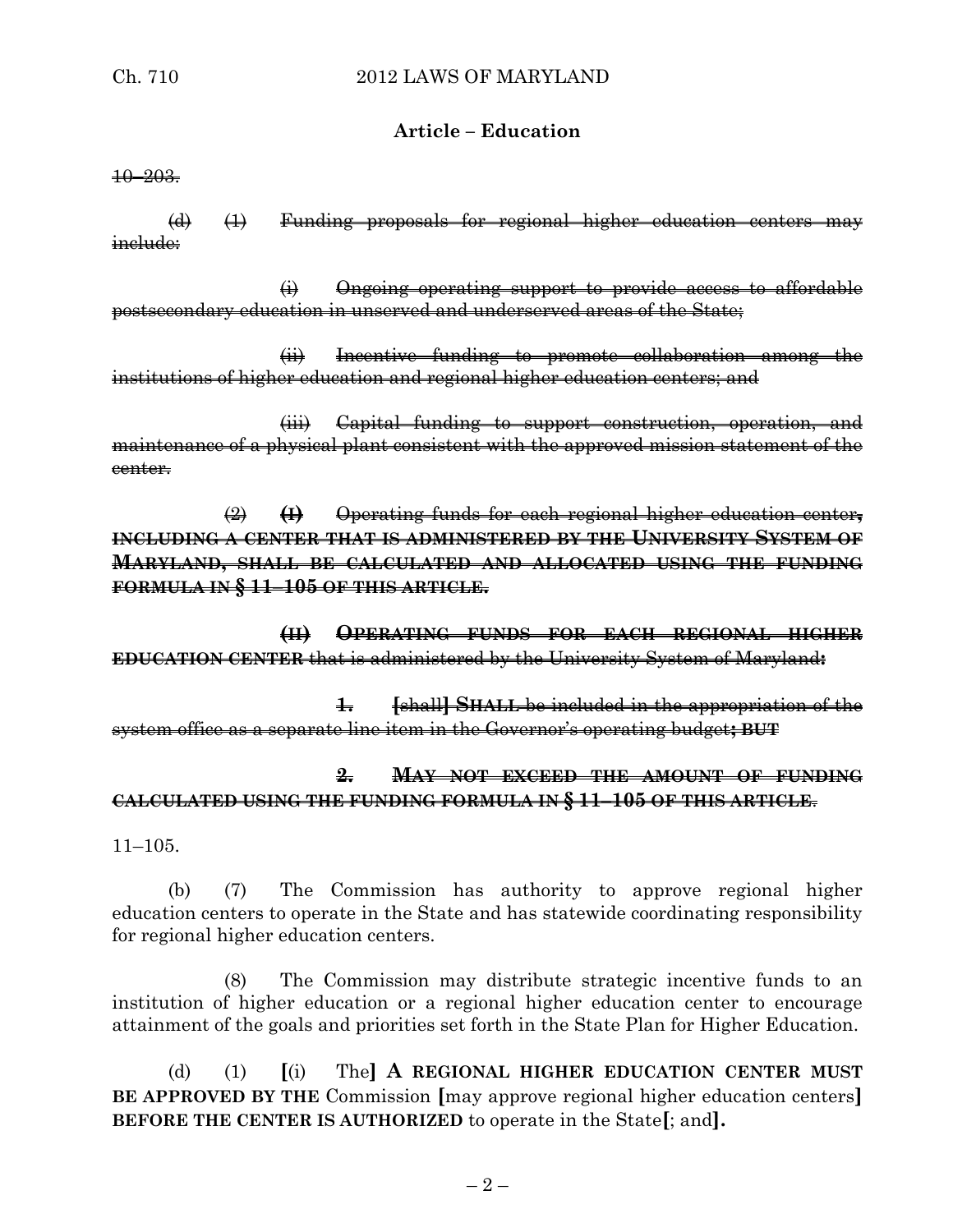**[**(ii)**] (2)** With respect to the regional higher education centers, the Commission:

**[**1.**] (I)** May require submission of strategic plans in accordance with guidelines adopted by the Commission;

**[**2.**] (II) [**May**] SHALL** provide grants to regional higher education centers for ongoing operating expenses and lease payments **[**if consistent with the State Plan for Higher Education and the approved mission statements of the regional higher education centers**] IN ACCORDANCE WITH THE FUNDING FORMULA IN PARAGRAPH (4) OF THIS SUBSECTION**;

**[**3.**] (III)** Shall administer programs of State support and financial assistance for the regional higher education centers;

**[**4.**] (IV)** Shall assure that courses and programs offered are within the scope of the approved missions of the regional higher education centers and specifically satisfy the criteria set forth in  $\S 10-212(b)$  of this article; and

**[**5.**] (V)** Except as provided in paragraph **[**(2)**] (3)** of this subsection, shall assure that State funds for the regional higher education centers are **[**spent**]:**

guidelines**; AND** 

**1. SPENT** prudently and in accordance with State

**2. CONSISTENT WITH THE STATE PLAN FOR HIGHER EDUCATION AND THE APPROVED MISSION STATEMENTS OF THE REGIONAL HIGHER EDUCATION CENTERS**.

**[**(2)**] (3)** With respect to the regional higher education centers administered by the University System of Maryland, the University System of Maryland shall assure that State funds for the regional higher education centers are spent prudently and in accordance with State guidelines.

**(4) (I) 1. IN THIS PARAGRAPH THE FOLLOWING WORDS HAVE THE MEANINGS INDICATED.**

**2. "DEGREE–SEEKING STUDENT" MEANS A STUDENT ENROLLED IN A 2+2, BACCALAUREATE, MASTER'S, OR DOCTORAL DEGREE PROGRAM AT A REGIONAL HIGHER EDUCATION CENTER.**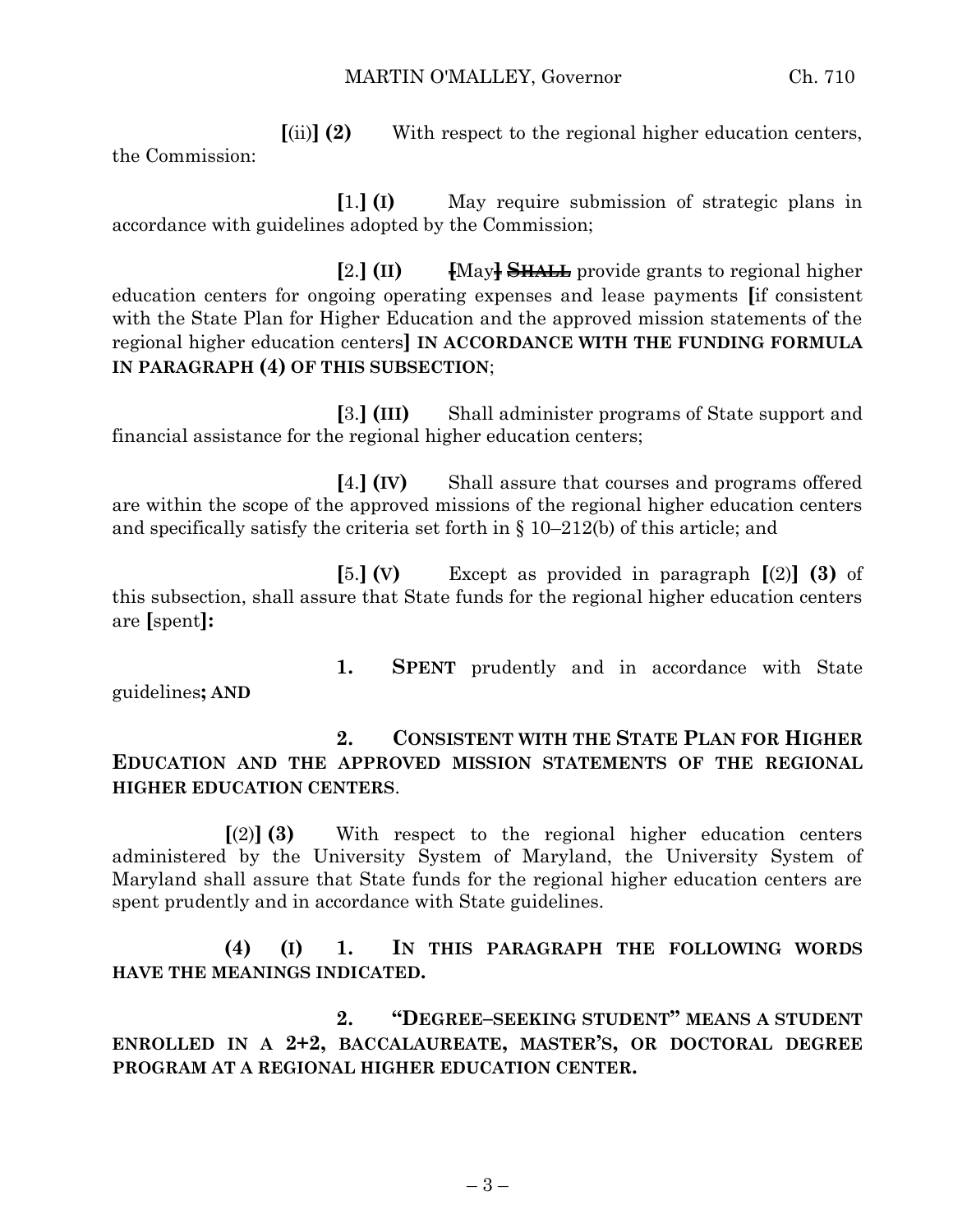**3. "2+2 PROGRAM" MEANS A COLLABORATIVE PROGRAM BETWEEN A COMMUNITY COLLEGE AND A 4–YEAR UNIVERSITY THAT LEADS TO A BACHELOR'S DEGREE.**

**(II) BEGINNING IN FISCAL YEAR 2014 AND IN EACH FISCAL YEAR THEREAFTER, AS FUNDING IS PROVIDED IN THE ANNUAL STATE BUDGET, THE COMMISSION SHALL CALCULATE THE AMOUNT OF THE ANNUAL APPORTIONMENT FOR EACH REGIONAL HIGHER EDUCATION CENTER ADMINISTERED BY THE COMMISSION USING THE FOLLOWING FUNDING FORMULA:**

**1. A BASE ALLOCATION FOR EACH CENTER OF \$200,000;**

**2. INCENTIVE FUNDING FOR DEGREE–SEEKING, FULL–TIME EQUIVALENT STUDENTS THAT IS TIED TO THE INFLATION–ADJUSTED FISCAL YEAR 2005 GENERAL FUND APPROPRIATIONS PER FULL–TIME EQUIVALENT STUDENT AT THE UNIVERSITIES AT SHADY GROVE;**

**3. LEASE FUNDING FOR CENTERS WITH LEASED SPACE THAT HAVE NOT RECEIVED STATE CAPITAL FUNDING SUPPORT; AND**

**4. SPECIAL FUNDING FOR ONE–TIME PROJECTS OR START–UP COSTS.**

**(III) THE COMMISSION SHALL CERTIFY THE AMOUNT OF FUNDING DUE TO EACH REGIONAL HIGHER EDUCATION CENTER UNDER THIS PARAGRAPH TO THE GOVERNOR, WHO SHALL INCLUDE THE TOTAL AMOUNT IN THE ANNUAL BUDGET SUBMISSION FOR FISCAL YEAR 2014 AND FOR EACH FISCAL YEAR THEREAFTER.**

**(IV) THE COMMISSION SHALL ADOPT REGULATIONS TO IMPLEMENT THE FUNDING FORMULA IN THIS PARAGRAPH.**

SECTION 2. AND BE IT FURTHER ENACTED, That the Maryland Higher Education Commission shall:

(a) Review options and make recommendations regarding the inclusion of outcome and performance measures in the funding formula for regional higher education centers in § 11–105 of the Education Article; and